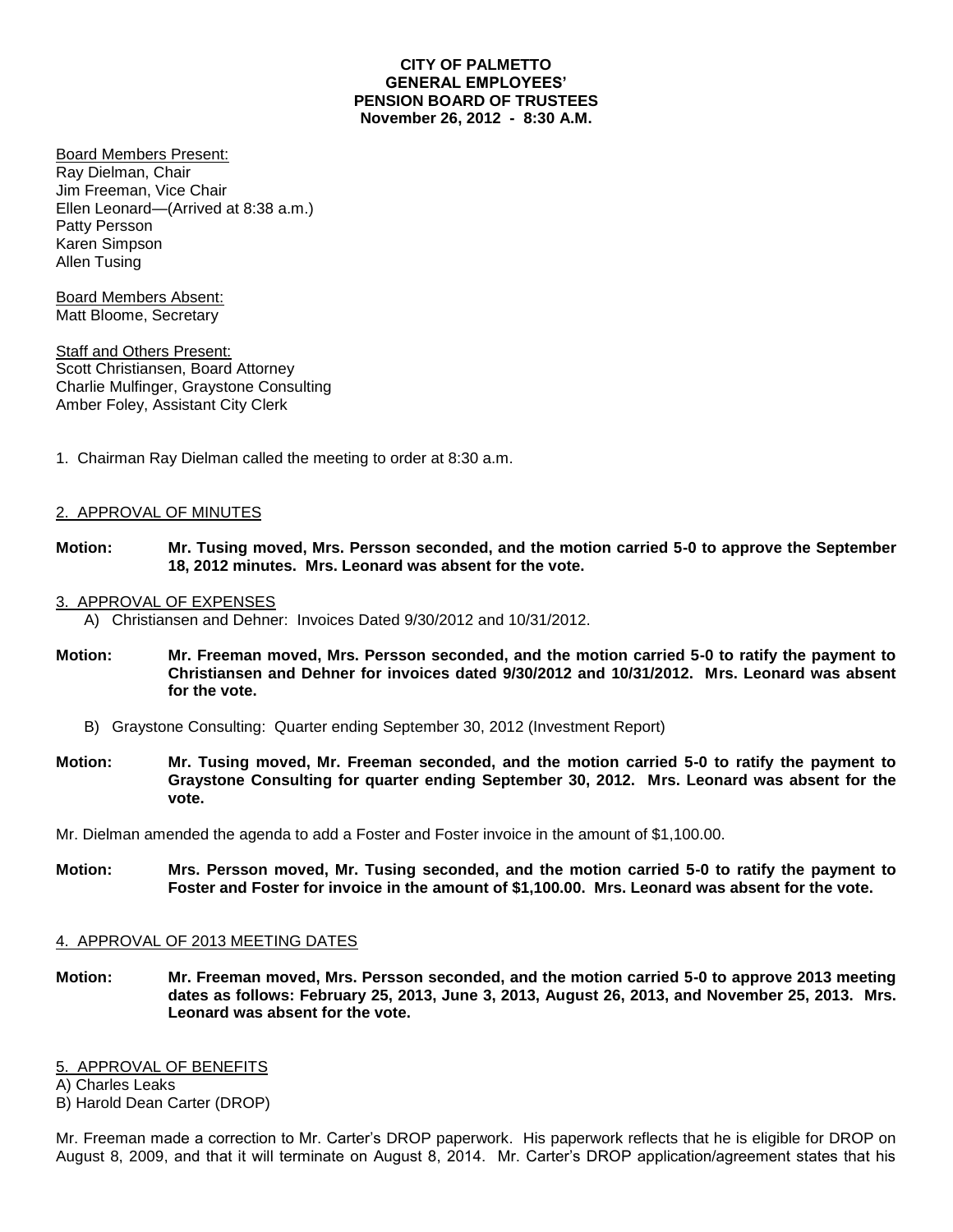General Employees' Pension Board of Trustees Board of Trustees November 26, 2012 Page 2 of 3

participation in the DROP will begin on his retirement date and will not extend beyond October 1, 2014. That date should be August 8, 2014, not October 1, 2014. Mr. Freeman requested that the Board modify his paperwork to reflect the correct date of August 8, 2014.

## **Motion: Mrs. Persson moved, Mr. Freeman seconded, and the motion carried 6-0 to approve payment of retirement benefits to Charles Leaks and Harold Dean Carter.**

#### 6. INVESTMENT REVIEW

Mr. Mulfinger discussed the investment review summary. The plan's total portfolio was valued at \$9,328,496.59 as of September 30, 2012, a gain net-of-fees of \$297,909.44. He discussed the portfolio's total weighting of the equity investment and recommended that no rebalance was necessary at this time. A copy of the quarter summary is attached to and made a part of these minutes.

At the last meeting, the Board requested that Mr. Mulfinger review index companies that are available in the Large Capitalization area. Mr. Mulfinger discussed the Passive Exchange Traded Fund Analysis showing Large Capitalization Value Index, Large Capitalization Growth Index, and Large Capitalization Core Index. A copy of this analysis is attached to and made a part of these minutes. Discussion ensued regarding the different index companies and the basis points. Mr. Mulfinger recommended the Board take 2.5 percent equity from Large Capitalization Value and 2.5 percent equity from Large Capitalization Growth and invest in Large Capitalization Core Index, Russell 1000 Index. Mr. Mulfinger will modify the investment policy to list Large Capitalization Core and explain the investment is a passive index.

## **Motion: Mr. Freeman moved, Mrs. Persson seconded, and the motion carried 6-0 to take 2.5% of the value from current Large Capitalization Value and 2.5% from Large Capitalization Growth managers and invest that in a passive Large Capitalization Core Index being Vanguard Russell 1000 subject to the policy being modified.**

Mr. Freeman departed the meeting at 9:15 a.m.

## 7. REVIEW OF THE OPERATING RULES AND PROCEDURES

The Board reviewed the current Operating Rules and Procedures. Attorney Christiansen discussed the reasons for rules that were questioned. Staff also noted rules that may not be followed as written. The Board made the following revisions to the document:

## 1.7 A. GENERAL EMPLOYEE TRUSTEES

Language amended to read: Elections shall be every two years, with the term beginning January 1, 1998, with both seats elected in November preceding the expiration of the second year of the term.

#### 1.7 B. RESIDENT TRUSTEES

Language amended to read: The two resident Trustees shall be legal residents of the municipality and shall be appointed for two-year terms every second year with the term beginning January 1, 1999, with both seats appointed by City Commission in November or December prior to the expiration of a Trustee's term.

#### 1.7 C. SIXTH AND SEVENTH TRUSTEE

Language amended to read: The sixth and seventh Trustees of the Board shall be chosen for two-year terms every second year with the term beginning March 1, 2000, at the first meeting in January.

Attorney Christiansen will update the document and bring it forward at the next meeting for the Board's approval.

#### 8. ATTORNEY CHRISTIANSEN'S REPORT

Attorney Christiansen reminded the Board that Ray Dielman, Patty Persson, Karen Simpson, and Matt Bloome's terms all expire at the end of the year. Staff confirmed that there was an election held this month for Karen Simpson and Matt Bloome's positions and the new Trustees will be present at the next meeting. Ray Dielman and Patty Persson both confirmed that they would like to be reappointed to the Board for another term. Their appointments will go to City Commission for approval at the Commission meeting on December 3, 2012.